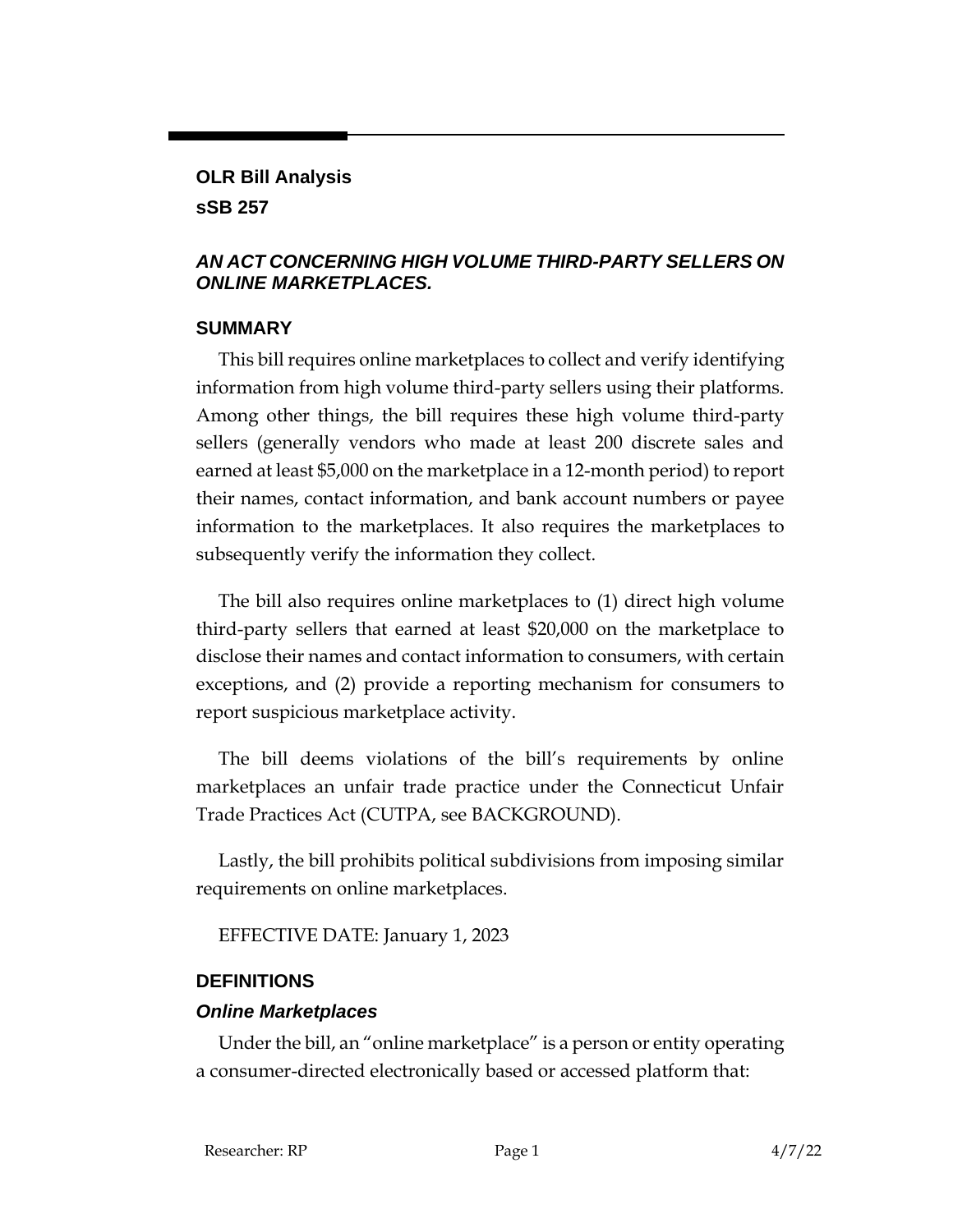- 1. allows or facilitates third-party sellers to engage in the sale, purchase, payments, storage, shipping, and delivery of consumer products in Connecticut;
- 2. one or more third-party sellers uses for these purposes; and
- 3. has a contractual or similar relationship with consumers on their use of the platform to purchase consumer products.

A "consumer product" is any commercially distributed tangible personal property typically used for personal, family, or household purposes. It includes property that is intended to be attached to, or installed in, real property, regardless of whether it is attached or installed.

# *Third-Party Sellers*

The bill defines a "third-party seller" as a seller that (1) is independent of an online marketplace and (2) sells, or offers or contracts to sell, a consumer product in Connecticut through an online marketplace. With respect to online marketplaces, it excludes any seller operating the marketplace's platform or any business that has done the following:

- 1. made its business name, address, and working contact information available to the general public;
- 2. entered into an ongoing contractual relationship with the marketplace for consumer product manufacturing, distribution, wholesaling, or shipment fulfillment; and
- 3. provided the marketplace with the identifying information described below that the marketplace has verified in accordance with the bill.

# *High Volume Third-Party Sellers*

A "high volume third-party seller" is a third-party seller participating in an online marketplace that entered into at least 200 discrete sales and had aggregate gross revenues of at least \$5,000 in any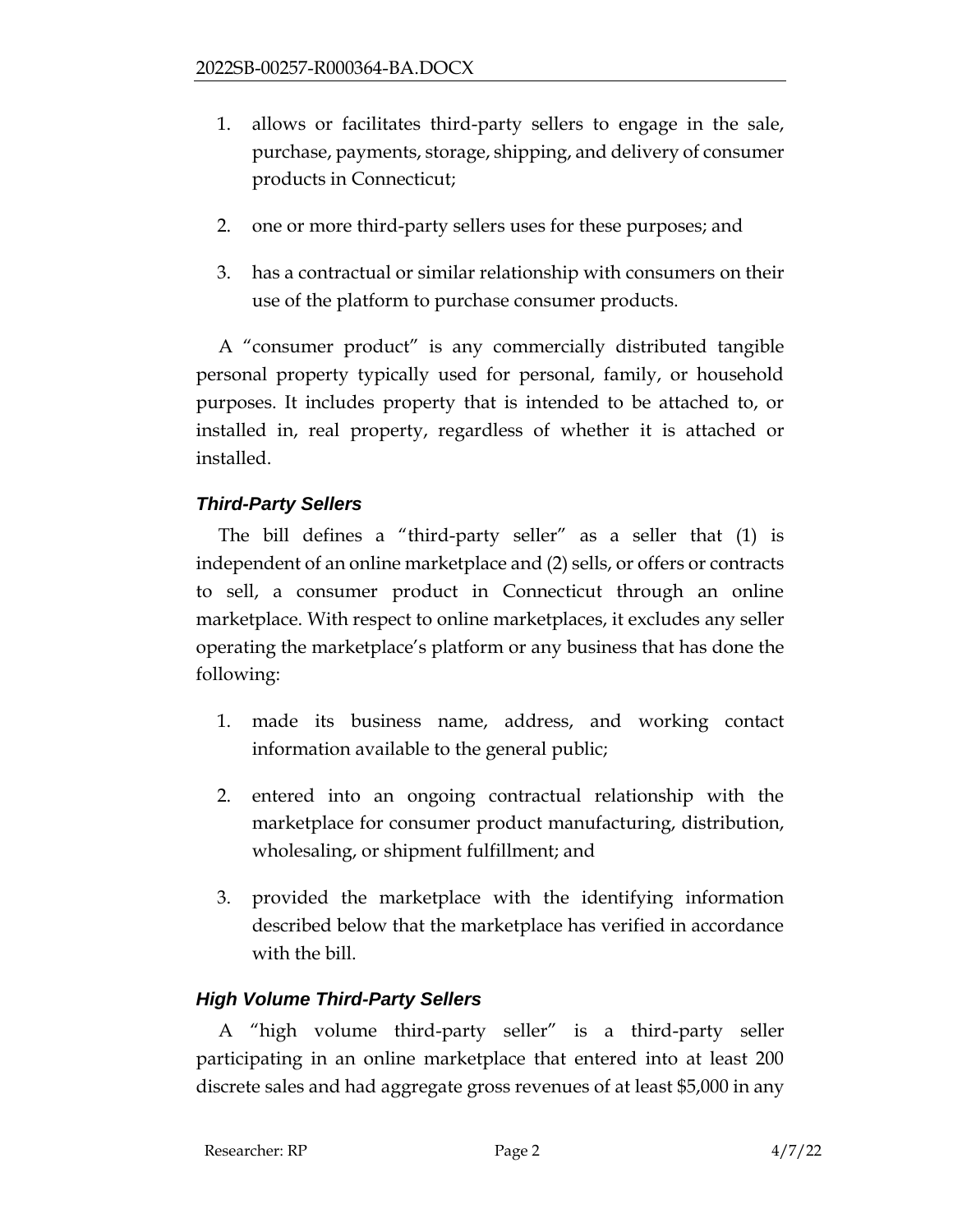continuous 12-month period during the prior 24 months. Discrete sales include only those made through the online marketplace for which payment was processed by the marketplace, either directly or through its payment processor.

## **REPORTING REQUIREMENTS**

#### *Identifying Information*

Under the bill, online marketplaces must require the high-volume third-party sellers using their platforms to provide certain identifying information within 10 days after qualifying as a high-volume seller. Specifically, each seller must provide the following:

- 1. a bank account number or, if does not have one, the name of its payee for payments issued by the marketplace;
- 2. the individual's name, if the seller is an individual, or a copy of a valid government-issued (a) identification for an individual acting on the seller's behalf that includes this individual's name or (b) record or tax document that includes the seller's business name and physical address;
- 3. a business tax identification number, if it has one, or taxpayer identification number; and
- 4. a current working email address and telephone number.

The bill allows the sellers to provide the required bank account or payee information to (1) the online marketplace or (2) other third parties contracted by the marketplace to maintain this information, so long as the marketplace ensures that it can get this information on demand from these third parties.

## *Notice to Sellers*

The bill requires each online marketplace to, at least annually, notify each high volume third-party seller on its platform that it must keep the identifying information described above current. Within 10 days of receiving this notice, each seller must electronically certify that (1) the information has not changed or (2) it has provided the marketplace with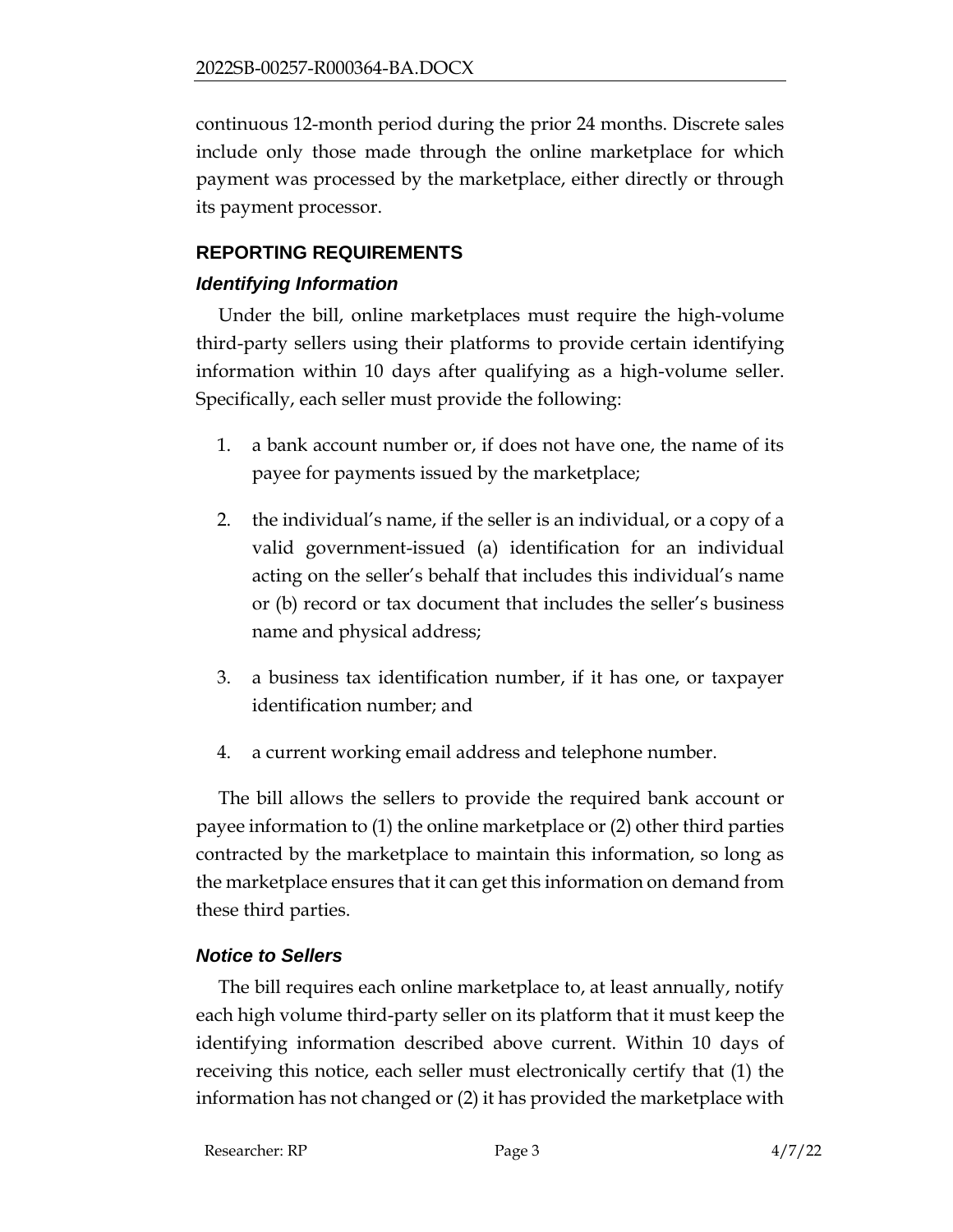any changes.

The online marketplace must provide written or electronic notice to each seller that fails to keep the information current or provide the certification. If the seller does not provide the information or certification within 10 days after the notice's issuance, the marketplace must suspend the seller's future sales until it does so.

## *Verification Requirement*

Online marketplaces must, within 10 days after receiving this identifying information, verify the information and any changes sellers made to it. Under the bill, "verify" means to confirm the information provided, including using one or more methods that allow the marketplace to reliably determine that the information and documents provided (1) are valid, (2) correspond to the seller or an individual acting on the seller's behalf, and (3) are not misappropriated or falsified.

The bill provides that any information contained in a copy of a valid government-issued tax document is presumed to be verified as of its issuance date.

## *Data Restrictions and Security*

the bill prohibits the data collected under the bill's requirements from being used for any purpose other than those the bill provides, unless required by law. It also requires online marketplaces to implement and maintain reasonable security procedures and practices to protect the data from unauthorized use, disclosure, access, destruction, or modification. This must include administrative, physical, and technical safeguards appropriate for the nature of the data collected and the purposes for which it will be used.

## **CONSUMER DISCLOSURE REQUIREMENTS**

## *Identity Disclosure*

Under the bill, online marketplaces must require their high volume third-party sellers with aggregate annual gross revenues of \$20,000 or more to disclose certain identifying information to the marketplace and consumers. This consumer disclosure must be conspicuous and appear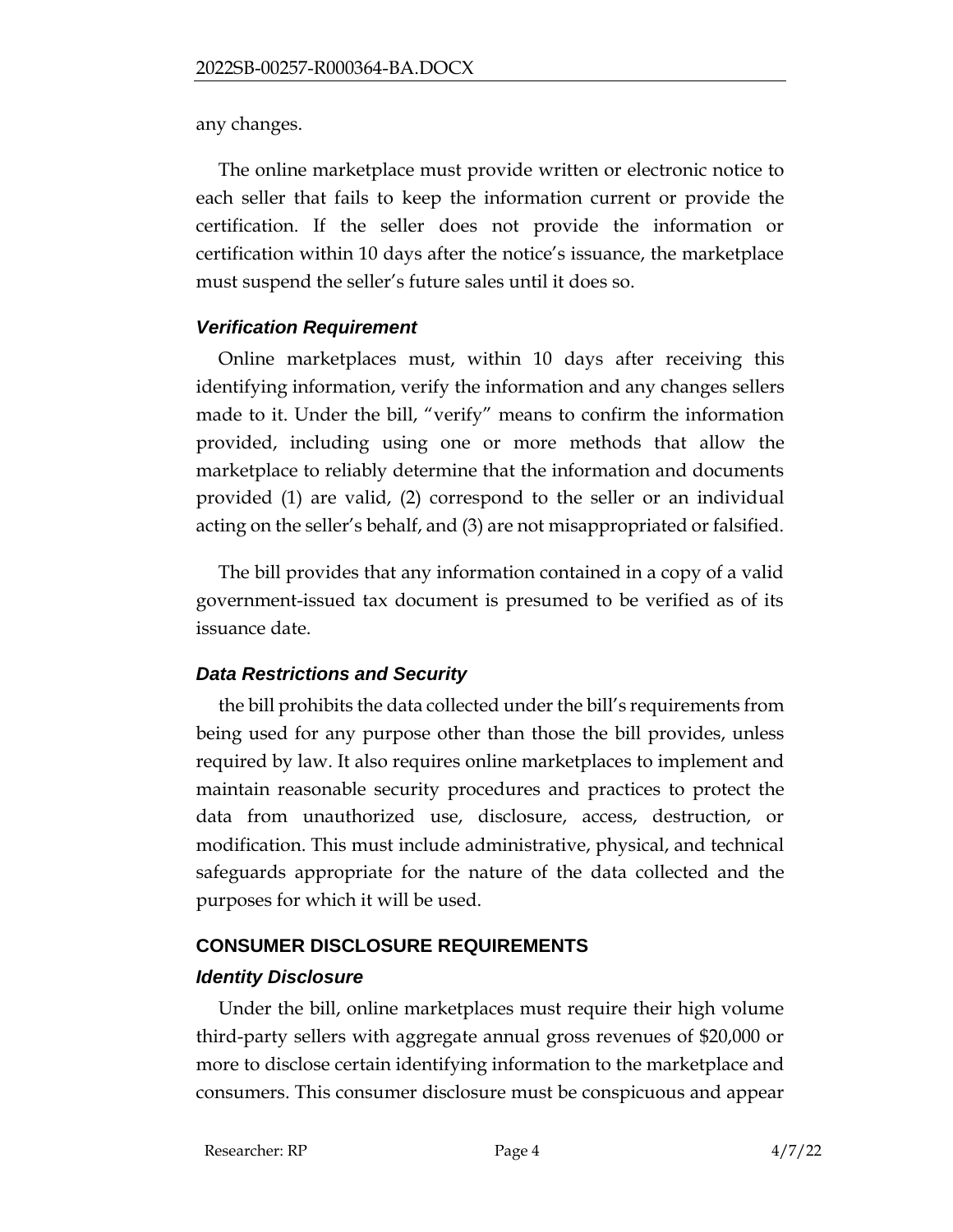in the (1) order confirmation message or other document or communication made to a consumer after a purchase is finalized and (2) consumer's account transaction history.

With certain exceptions, each of these high volume third-party sellers must disclose its identity, including its:

- 1. full name (or company's name) or the name by which it operates on the marketplace;
- 2. physical address; and
- 3. contact information that allows for the direct, unhindered communication with the seller by marketplace users, including a current working phone number, email address, or other direct electronic messaging method.

The sellers must also identify whether they used a different seller to supply the consumer product to the consumer. If a consumer who is an authenticated purchaser requests it, the seller must also provide, prior to purchase, the different seller's name or company name, or the name by which it operates on the marketplace.

## *Disclosure Limitations*

The online marketplace may limit the disclosure of the seller's identity, under the following specified conditions, if certified by the seller:

- 1. If the seller does not have a business address and only has a residential street address or combined business and residential address, the marketplace may (a) disclose only the country and, if applicable, state in which the seller resides and (b) inform consumers that there is no business address available for the seller and that they should submit their inquiries to the seller by phone, email, or other electronic messaging method the marketplace provides to the seller.
- 2. If the seller is a business with a physical address for product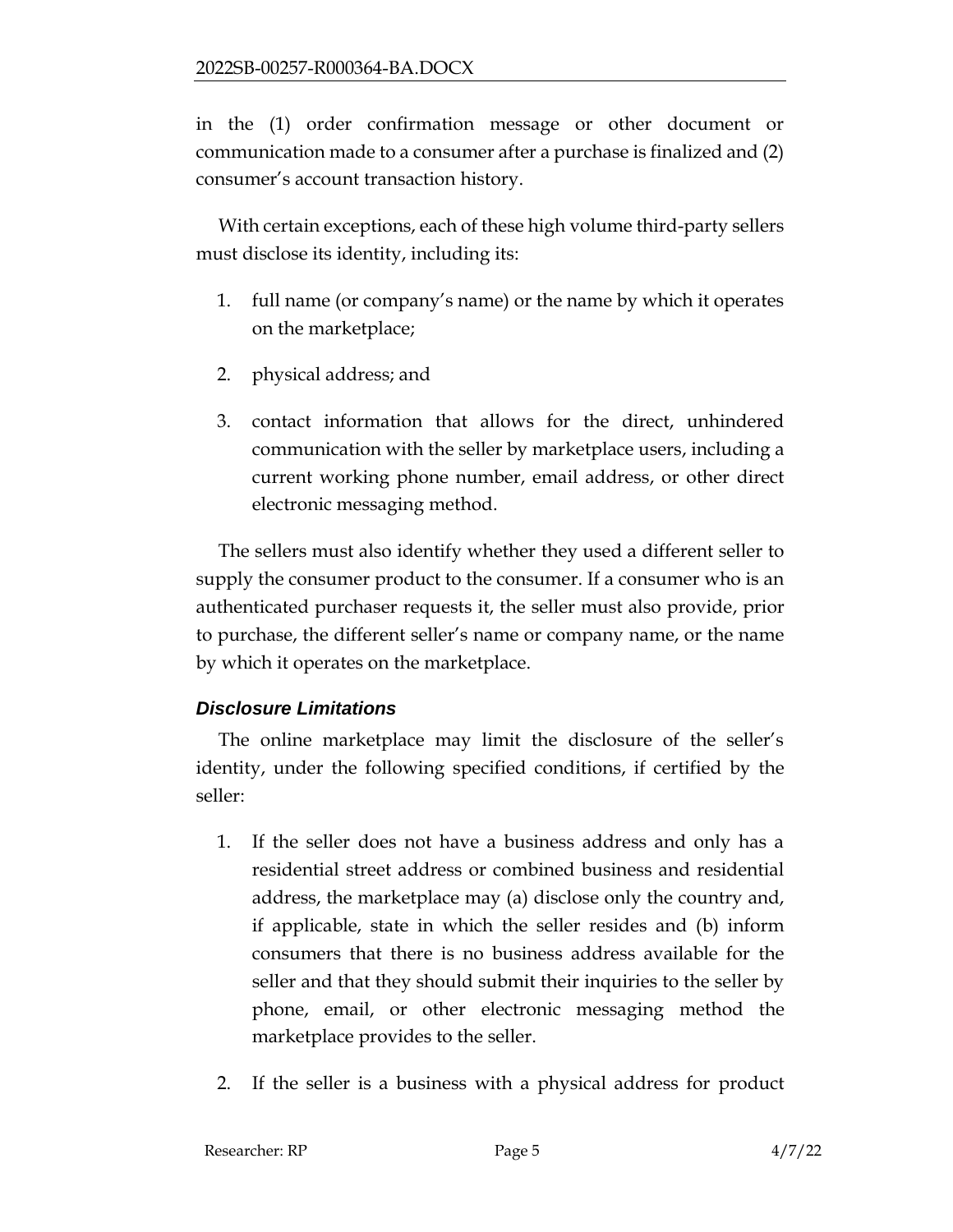returns, the marketplace may disclose that address.

3. If the seller does not have a phone number other than a personal one, the marketplace must inform consumers that there is no phone number available for the seller and that they should submit their inquiries to the seller's email address or other electronic messaging means the marketplace provides to the seller.

## *Penalty for False Representations*

If an online marketplace becomes aware that a high volume thirdparty seller (1) made a false representation to justify a disclosure limitation or (2) has not been responsive to consumer inquiries within a reasonable timeframe, it must provide the seller a notice regarding this false representation or unresponsiveness. The marketplace must provide this notice electronically or in writing and give the seller the opportunity to respond within 10 days. After this 10-day period, if the seller does not justify the continued disclosure limitation or consent to the required information disclosures, the marketplace must suspend the seller's future sales activity until the seller consents.

## *Noncompliance Notice*

If a high volume third-party seller does not comply with the bill's consumer disclosure requirements, the marketplace must provide the seller with a written or electronic noncompliance notice. If the seller does not comply within 10 days after the notice's issuance, the marketplace must suspend its future sales activity until it does so.

## **REPORTING SUSPICIOUS MARKETPLACE ACTIVITY**

The bill requires online marketplaces to disclose to consumers a reporting mechanism that allows them to report suspicious marketplace activity to the marketplace by email or phone. It must provide this disclosure, in a clear and conspicuous manner, on any high volume third-party seller's product listing.

## **LIMITATIONS ON LOCAL REGULATION OF HIGH VOLUME THIRD-PARTY SELLERS**